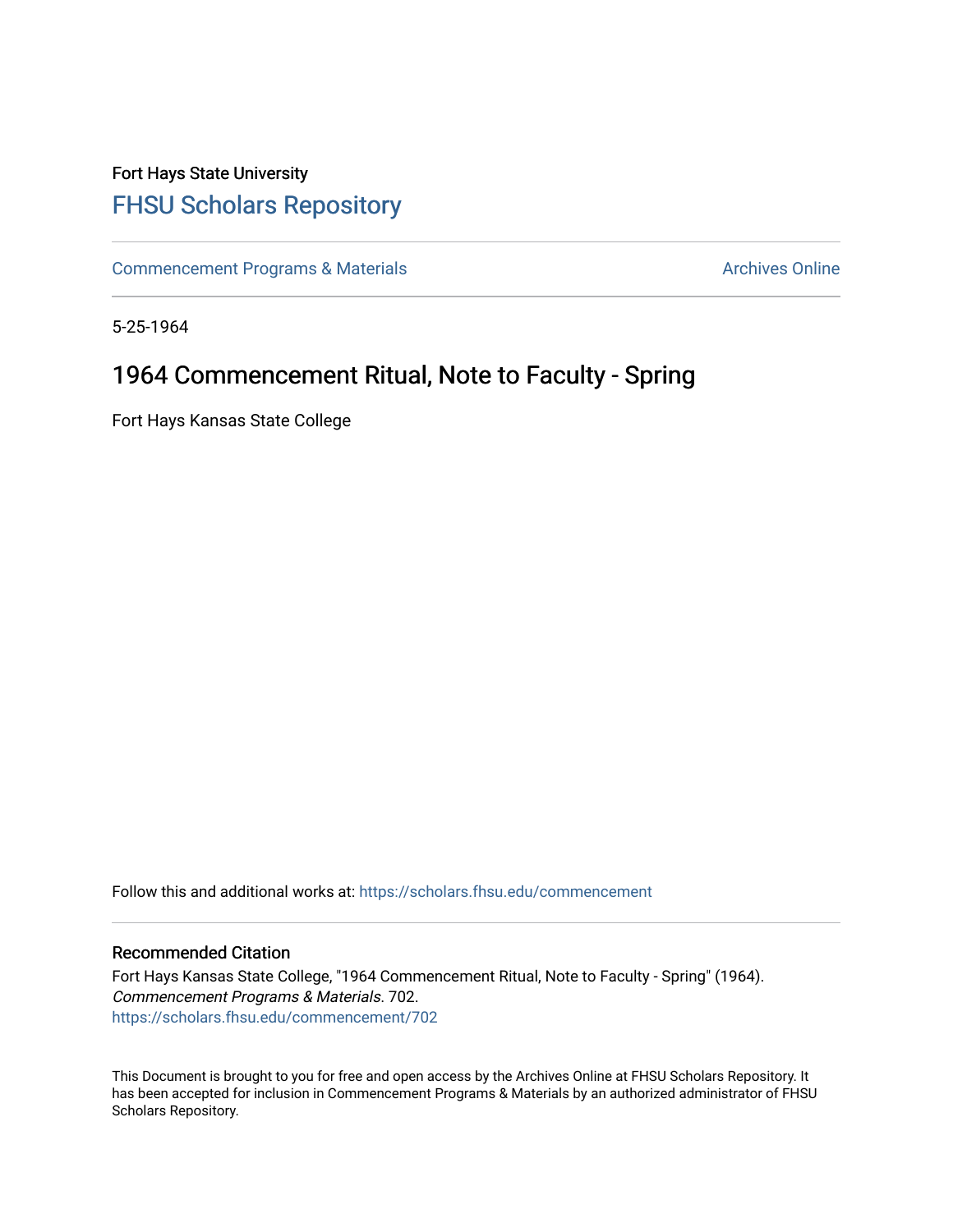FORT HAYS KANSAS STATE COLLEGE Spring, 1964

May 4, 1964

To: The Faculty From: John D. Garwood Dean of the Faculty

Attached to this communication is the commencement information which was sent to each degree candidate, master's and bachelor's for the May Commencement.

We wish to call your attention to the following specific events:

SATURDAY, May 23 --  $7:45$  to 9:30 p.m. -- Memorial Union President-Faculty Reception for Degree Candidates.

> As a host, you are expected to be on hand before 8:00 o'clock when the guests will begin arriving. Dress appropriately for a formal affair.

SUNDAY, May  $24 - 8:00$  p.m.  $-$  Stadium Baccalaureate Services

MONDAY, May 25 -- 8:00 p.m. -- Stadium Commencement

We are asking the faculty members to assemble on the west side of the stadium in academic dress at 7:30 p.m. for commencement. Please be on time. The processional order will be made up there. At a later date, we will send you a list of the faculty members showing the order of the academic procession. If you are not participating in the commencement procession because of other assignments please notify this office *as* early as possible. The processional will begin in time so that the degree candidates and faculty will be on the way by 8:00 p.m.

Order of the processional -- platform party, faculty, master's candidates, and bachelor's candidates.

There will not be a recessional.

\*\*\*

If you have any questions, please call us.

Attached.